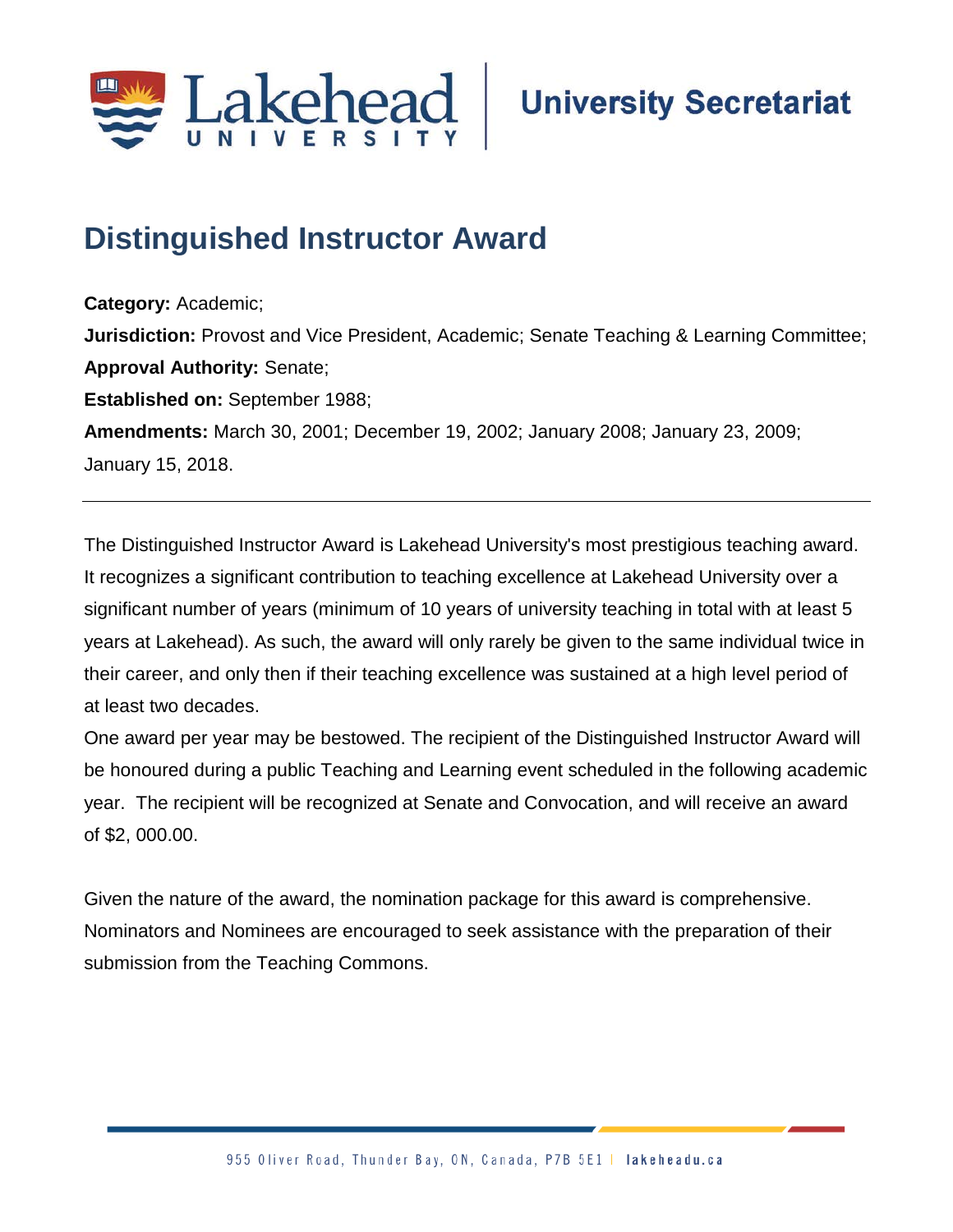### **Eligibility**

- 1. All faculty with academic rank (see LUFA Collective Agreement 2016-2020, Article 2 Definitions) are eligible for the award except for current members of the Senate Teaching and Learning Awards Sub-Committee.
- 2. A faculty member is initially eligible after teaching for a period of at least 10 years, with at least 5 of those at Lakehead University. Time spent in administrative duties at Lakehead University may count towards the 10 year criteria as long as teaching activity continued during that time.
- 3. A faculty member may receive only one award every 10 years.
- 4. A faculty member who has already received a Distinguished Instructor Award will only be judged on teaching excellence demonstrated since last receiving the award.

#### **Nominations**

Nominations for the award can be made by Deans, Directors, Faculty/Department/School Chairs and/or faculty members with academic rank. Self-nominations will not be accepted. Nominations will be called for by February 1st with receipt of nominations to be no later than March 31st. The nomination involves completion of the nomination form and attachment of up to two supporting letters (each a maximum of two pages in length). Eligible nominees will be notified by the Office of the Provost and Vice-President (Academic). Supporting documentation is to be submitted by eligible nominees no later than May 30th.

#### **Selection Committee**

The Awards sub-committee makes a recommendation to the full Senate Teaching and Learning Committee which then makes a recommendation to the Provost and Vice-President (Academic).

#### **Criteria**

Recipients of the Lakehead University Distinguished Instructor Award will be expected to have:

• Established a reputation among students and colleagues for excellence in teaching, including the ability to interest and motivate students to achieve high standards,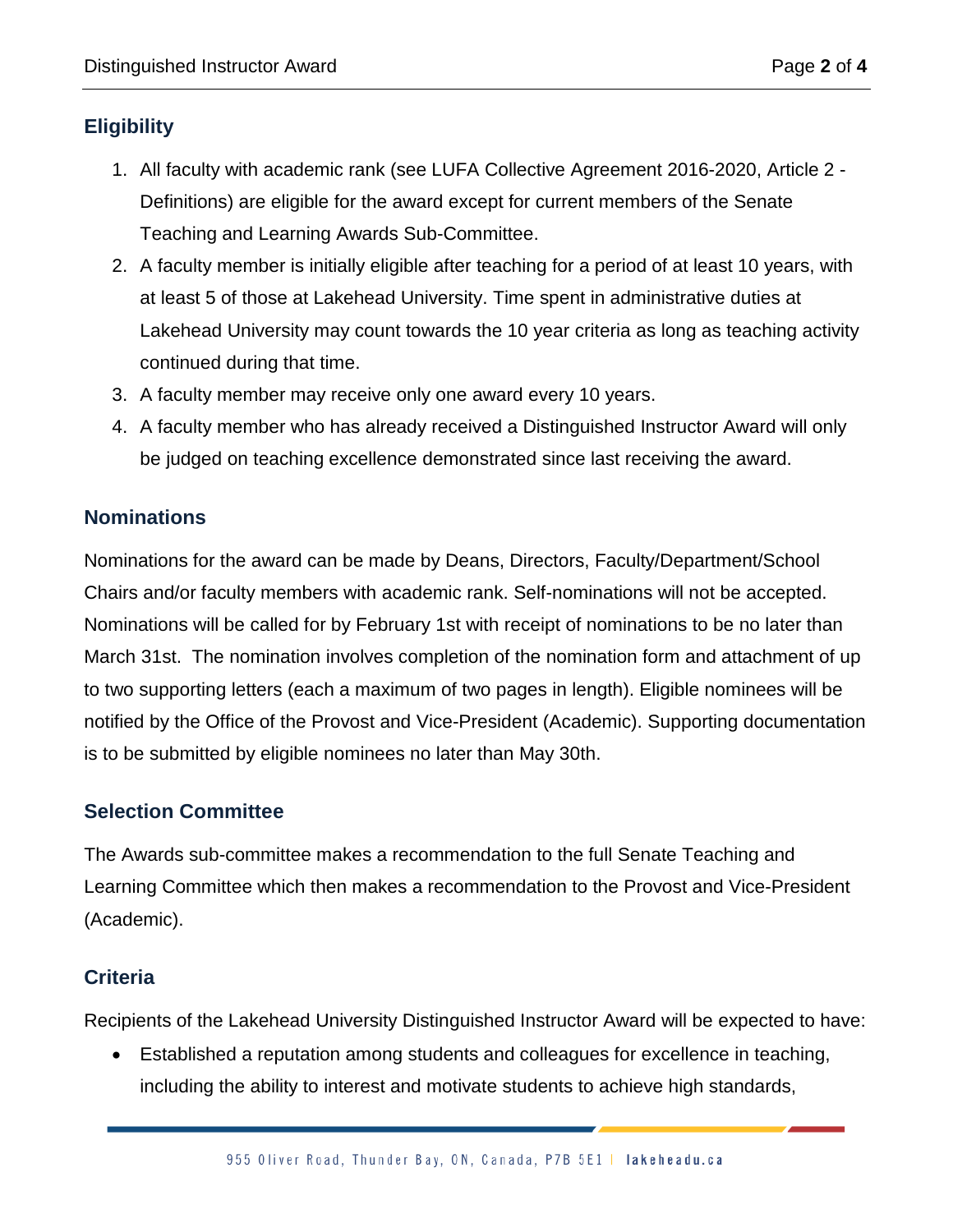- Demonstrated clear and ongoing efforts to keep abreast of and implement new teaching methods, and to participate in course design and curriculum development, and
- Made a leadership contribution to teaching and other educational activities and responsibilities of the University.

#### **Supporting Evidence**

To be considered for this award, nominees must submit a teaching dossier that includes evidence of the nominee's demonstration of teaching excellence. The dossier should not exceed 100 pages, including all supporting materials and appendices.

At a minimum, the dossier must include the following:

- A Statement of Teaching Philosophy
- A list of all courses taught over the minimum 10-year period
- A list of teaching awards or recognitions received
- The official summary table results of the Student Evaluation/Feedback on Teaching survey at Lakehead University (and comparable surveys at other universities, if applicable) over the minimum 10-year period.
- A copy of the instrument(s) used by students to evaluate the nominee's teaching
- A summary of pedagogical innovations or enhancements in teaching methods; contributions to course design and curriculum development; and leadership contributions to the educational activities and responsibilities of the University

Nominees may also include additional evidence of teaching excellence and educational leadership, such as the following:

- Letters from colleagues and students that are clearly marked as "solicited" or "unsolicited"
- Selected student comments from the Student Evaluation/Feedback on Teaching survey at Lakehead University
- Selected examples of course materials (e.g. course outlines, assignments, assessment tools)